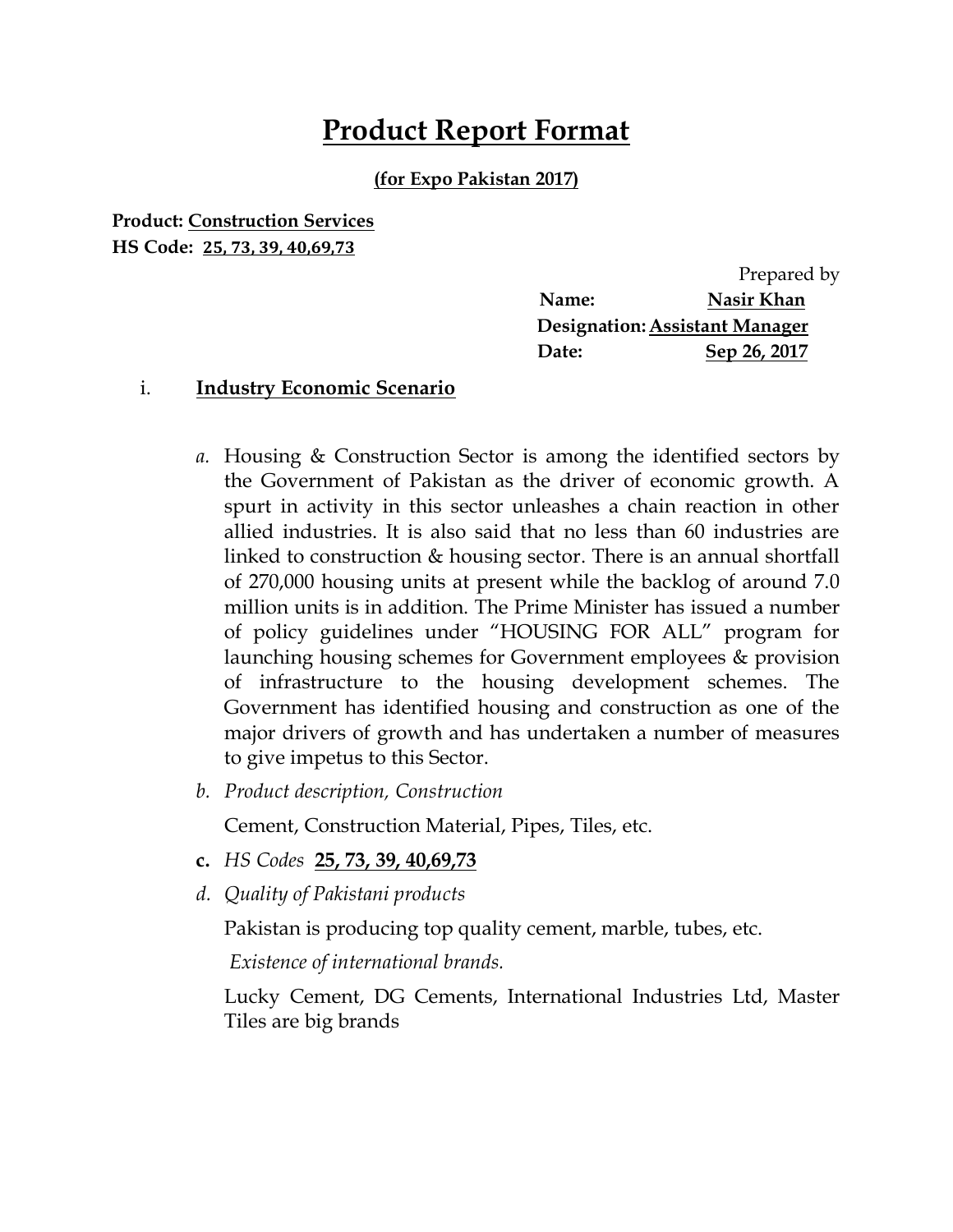*e. Compatibility to international quality standards/certifications*

All exporting companies are meeting mandatory and voluntary standards like OHSE, ISO Standardization, CE Mark, etc.

*f. Value Chain*

Most of the manufacturers are procuring locally.

*g. Acceptance of Pakistani products in global markets. Accepted*

#### ii. **Global trade in this specific product**

*a. Top 05 exporting destinations*

Pakistan top five (05) export destinations and export figures are as under

*Source: ITC Value: US Dollar Thousand*

| <b>Importers</b> | <b>Exported value</b><br>in 2014 | <b>Exported value</b><br>in 2015 | <b>Exported value</b><br>in 2016 |
|------------------|----------------------------------|----------------------------------|----------------------------------|
| World            | 658900                           | 444517                           | 381199                           |
| Afghanistan      | 304660                           | 180022                           | 148017                           |
| India            | 51288                            | 51238                            | 90920                            |
| Sri Lanka        | 42572                            | 30575                            | 34913                            |
| China            | 44003                            | 39320                            | 27821                            |
| Madagascar       | 25226                            | 14486                            | 17160                            |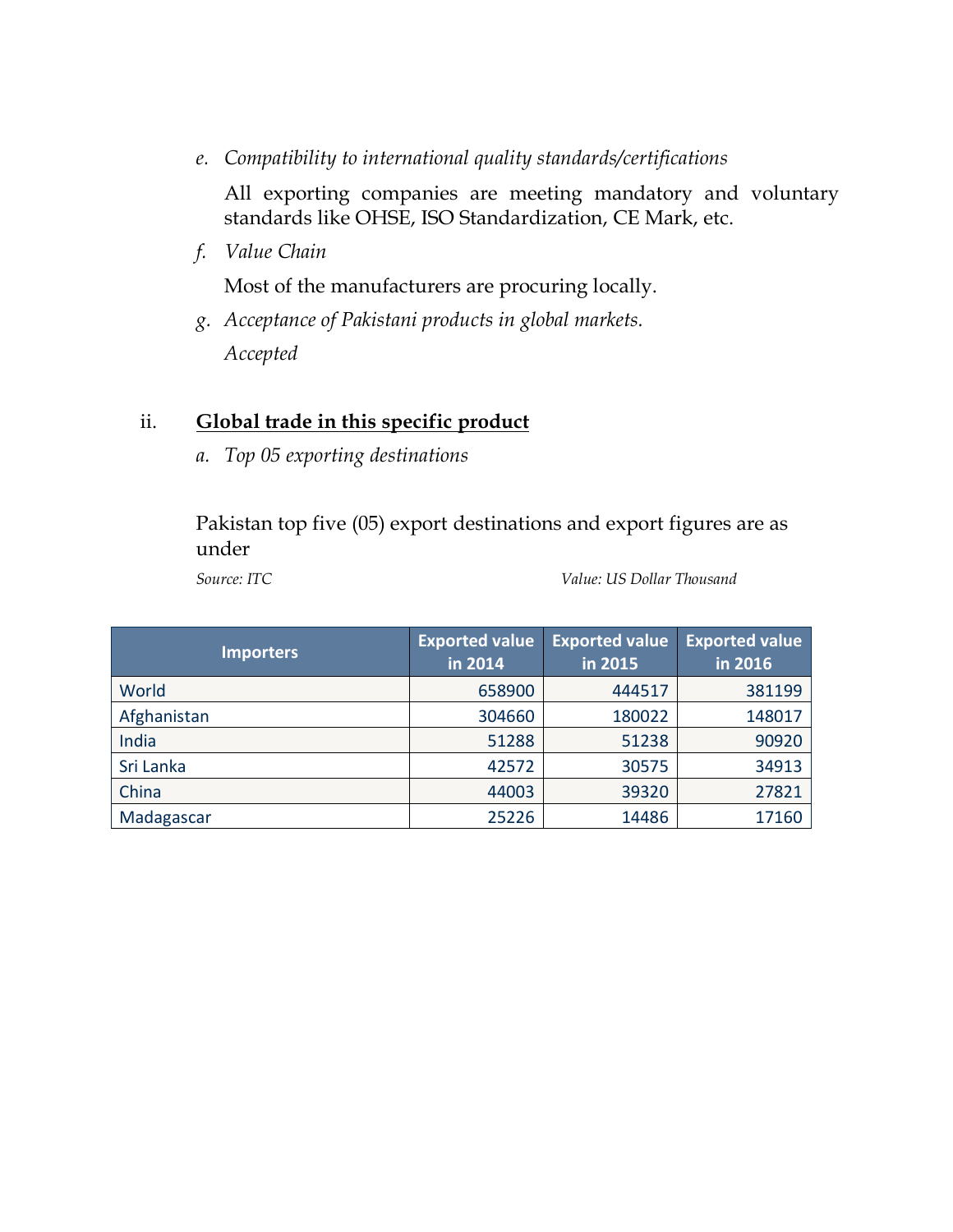## *b. Top 05Competitors (Exporters)*

#### Top 05 exporters in the world

| <b>Exporters</b>                | <b>Exported value</b><br>in 2014 | <b>Exported value</b><br>in 2015 | <b>Exported value</b><br>$\frac{1}{2}$ in 2016 |
|---------------------------------|----------------------------------|----------------------------------|------------------------------------------------|
| World                           | 173187160                        | 150461977                        | 141193981                                      |
| China                           | 29815932                         | 28787042                         | 25528690                                       |
| Germany                         | 19077668                         | 15749454                         | 15401819                                       |
| <b>United States of America</b> | 10147046                         | 8782408                          | 7670857                                        |
| Italy                           | 7869090                          | 6206011                          | 6060800                                        |
| Korea, Republic of              | 5354937                          | 5682643                          | 5887986                                        |

## iii. **Exports from Pakistan & Pakistan's ranking : 3 years figure**

| <u>2014</u>                                                  | 2015                 | 2016                 |  |
|--------------------------------------------------------------|----------------------|----------------------|--|
| US\$ 658900 Thousand                                         | US\$ 444517 Thousand | US\$ 381199 Thousand |  |
| Pakistan stood at 48 <sup>th</sup> position in the year 2016 |                      |                      |  |

### iv. **List of top ten (10) manufacturing companies/ exporters of Pakistan with contact details(try to obtain from associations or website)**

# **TOP TEN CONSTRUCTION METERIAL LIST.**

| Sr.No          | <b>Company Name</b>                     | <b>Address</b>                                         | <b>Province</b>     |
|----------------|-----------------------------------------|--------------------------------------------------------|---------------------|
| 1              | DG Cement Company Limited               | Nishat House 53-A Lawrence Road, LHR                   | Punjab              |
| $\mathfrak{D}$ | <b>Thatta Cement Company</b><br>Limited | 23-Arif Habib Center M.T Khan<br>Road, KHI             | Sindh               |
| 3              | Pioneer Cement LTD, Lahore              | First Floor Alfalah Building Shahra-<br>e.Azam,LHR     | Punjab              |
| 4              | Maple leaf Cement Factory<br><b>LTD</b> | 42-Lawrance Road LHR.54000                             | Punjab              |
| 5.             | Lafarge pakistan Cement LTD             | Head Office B-Kaghan Road F-8<br>Markaz, Islamabad     | <b>Federal Area</b> |
| 6              | <b>Fecto Cement LTD</b>                 | 2nd Floor Majeed Plaza Bank<br>Road, Saddar Rawalpindi | Rawalpindi          |